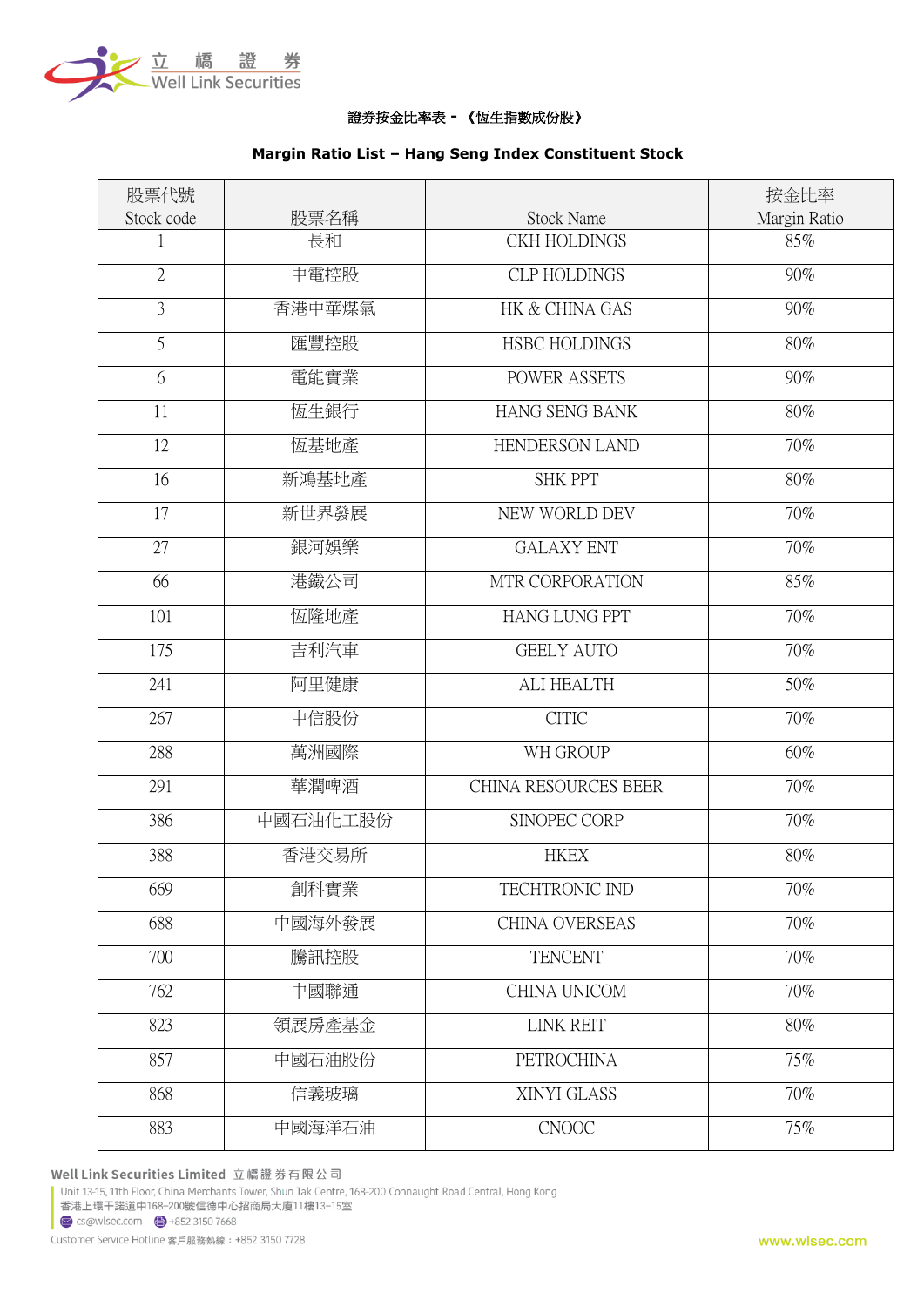

# 證券按金比率表 **-** 《恆生指數成份股》

# **Margin Ratio List – Hang Seng Index Constituent Stock**

| 939  | 建設銀行     | <b>CCB</b>             | 85%    |
|------|----------|------------------------|--------|
| 941  | 中國移動     | <b>CHINA MOBILE</b>    | 80%    |
| 960  | 龍湖集團     | LONGFOR GROUP          | 60%    |
| 968  | 信義光能     | XINYI SOLAR            | 55%    |
| 992  | 聯想集團     | <b>LENOVO GROUP</b>    | 60%    |
| 1038 | 長江基建集團   | <b>CKI HOLDINGS</b>    | 85%    |
| 1044 | 恆安國際     | HENGAN INT'L           | 70%    |
| 1093 | 石藥集團     | <b>CSPC PHARMA</b>     | 60%    |
| 1109 | 華潤置地     | <b>CHINA RES LAND</b>  | 70%    |
| 1113 | 長實集團     | CK ASSET               | 70%    |
| 1177 | 中國生物製藥   | <b>SINO BIOPHARM</b>   | 70%    |
| 1211 | 比亞迪股份    | <b>BYD COMPANY</b>     | 70%    |
| 1299 | 友邦保險     | AIA                    | 80%    |
| 1398 | 工商銀行     | <b>ICBC</b>            | 85%    |
| 1810 | 小米集團-W   | XIAOMI-W               | 70%    |
| 1876 | 百威亞太     | <b>BUD APAC</b>        | 65%    |
| 1928 | 金沙中國有限公司 | <b>SANDS CHINA LTD</b> | 60%    |
| 1997 | 九龍倉置業    | WHARF REIC             | 65%    |
| 2007 | 碧桂園      | <b>COUNTRY GARDEN</b>  | 60%    |
| 2018 | 瑞聲科技     | AAC TECH               | 60%    |
| 2020 | 安踏體育     | <b>ANTA SPORTS</b>     | 60%    |
| 2269 | 藥明生物     | WUXI BIO               | 60%    |
| 2313 | 申洲國際     | SHENZHOU INTL          | 60%    |
| 2318 | 中國平安     | PING AN                | 80%    |
| 2319 | 蒙牛乳業     | MENGNIU DAIRY          | 70%    |
| 2331 | 李寧       | LI NING                | 60%    |
| 2382 | 舜宇光學科技   | SUNNY OPTICAL          | 60%    |
| 2388 | 中銀香港     | BOC HONG KONG          | $80\%$ |

Well Link Securities Limited 立橋證券有限公司

Unit 13-15, 11th Floor, China Merchants Tower, Shun Tak Centre, 168-200 Connaught Road Central, Hong Kong 香港上環干諾道中168-200號信德中心招商局大廈11樓13-15室 Signalsec.com - +852 3150 7668